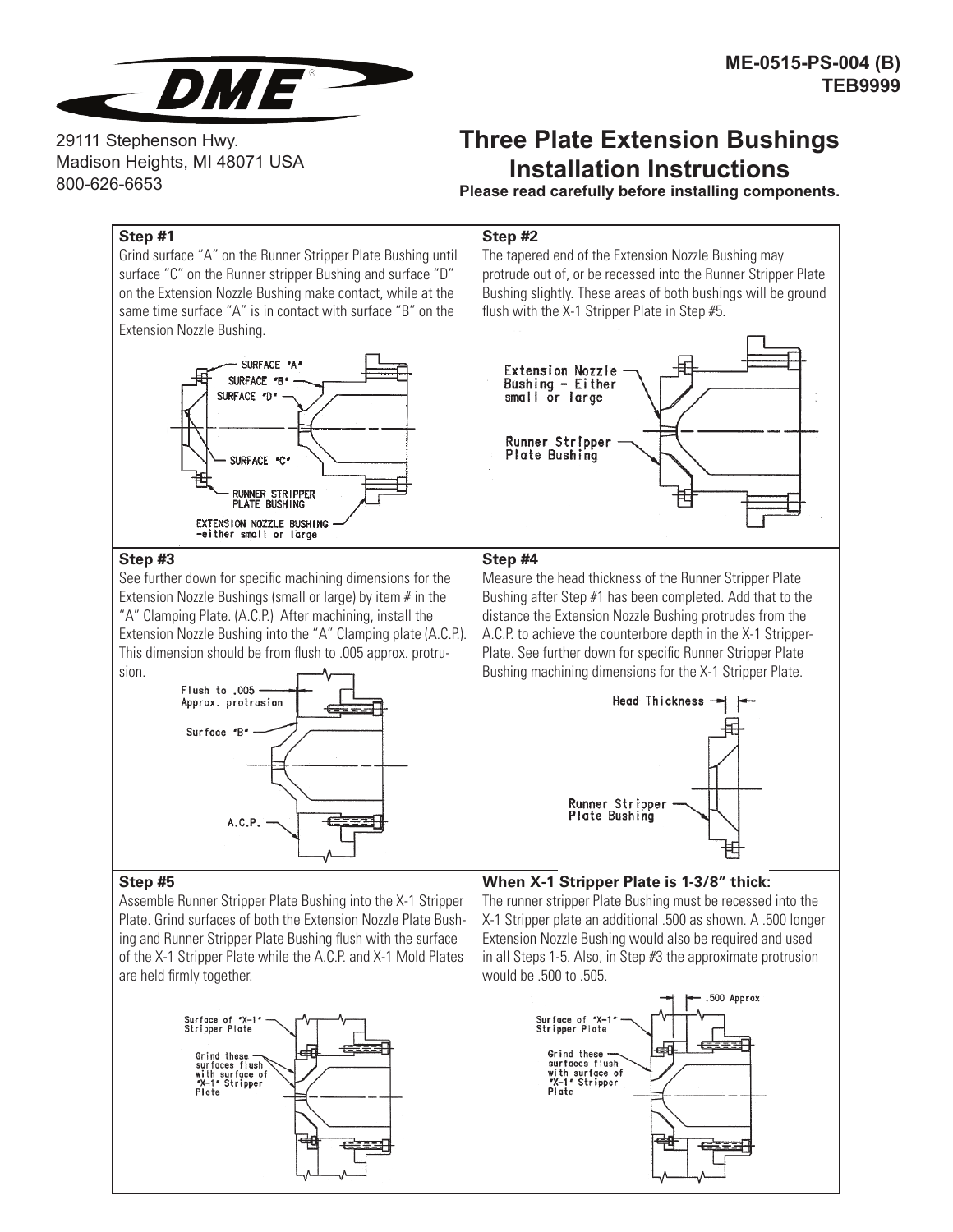

29111 Stephenson Hwy. Madison Heights, MI 48071 USA 800-626-6653

## **Three Plate Extension Bushings Installation Instructions**

**Please read carefully before installing components. Drawings in inches and not to scale.**

The Runner Stripper Plate Bushing Item Number TEB-0001 is used with all sizes of both the small and large Extension Nozzle Bushings. The small or large Extension Nozzle Bushings is typically selected based on the thickness of the "A" clamping plate. (A.C.P.) and the I.D. clearance required for the nozzle of the molding machine.